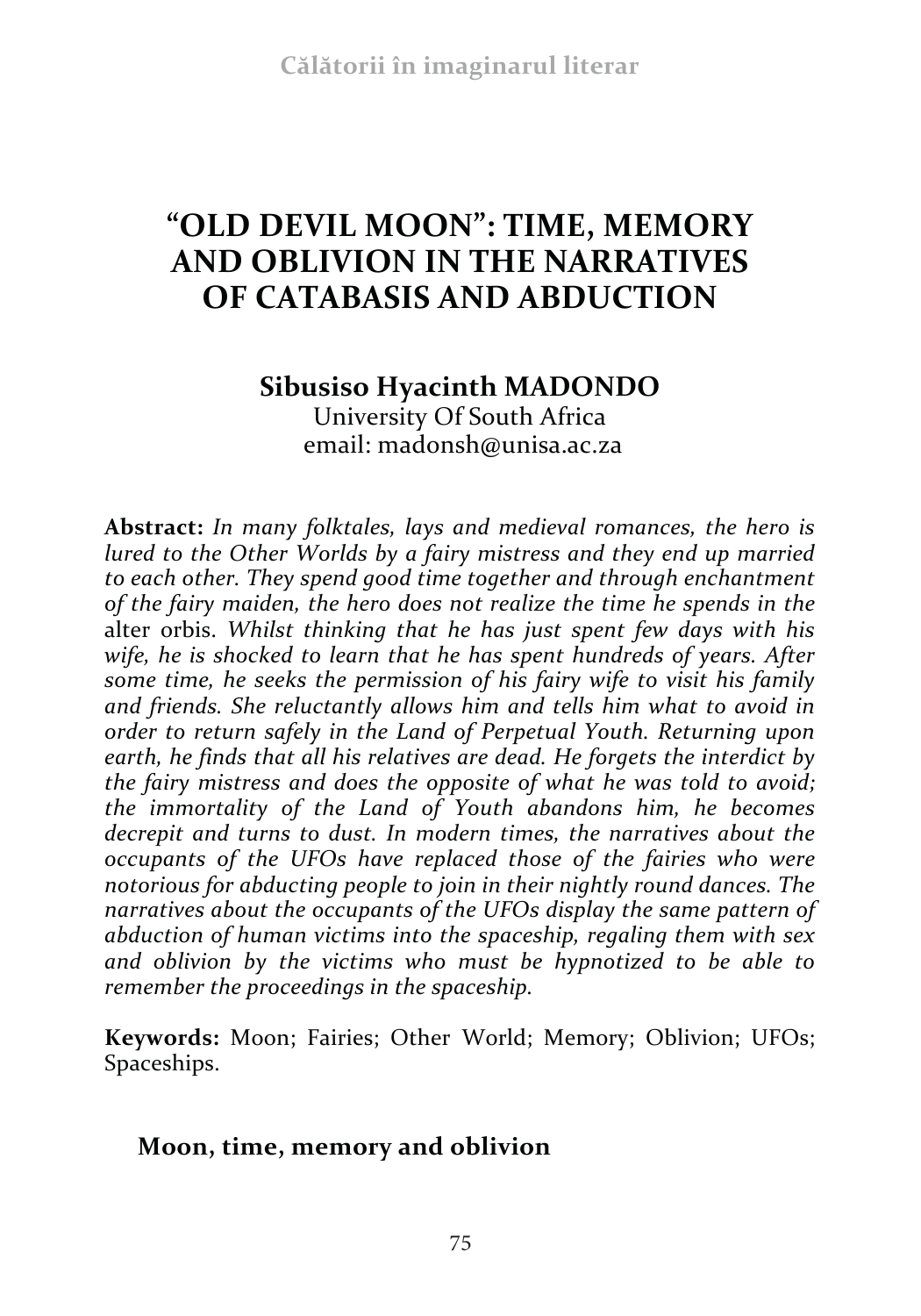One cosmic body that undergoes pathological changes like man is the moon which appears, wanes and disappears. Like man, the moon is born, grows old and dies, only to be born again. For three full days the moon disappears from the sky. For this reason, the moon is capable of controlling all cosmic rhythms: water, fertility and vegetation. It has tremendous influence on man's pathology and psyche. It is credited with both therapeutic and nefarious powers. It has a cathartic effect on the female body and at the same time it is considered to be capable of transforming man's humour by inducing lunacy or amnesia. This could be the reason why an African healer is known as *inyanga*, a word that also designates the moon. Like the moon, the *inyanga* can magically heal and destroy. In this regard, the moon is personified as masculine and therefore the bringer of fertility. The woman's monthly rhythm which is regulated by the moon's cycle is cogent proof of the connection between the two. In many societies young girl's menstruation is considered to be the result of her contact with the moon at night. In fact, the word menstruation is linked to the moon as it contains the root *men* which means "to measure" which is the function of the moon:

In other languages, too, words for menstruation and for moon are either the same or are closely related. German peasants call the menstrual period simply "the moon"; In France is called *le moment de la lune*. […] the Mindago use the word *carro* for both moon and menstruation; in the Congo *njonde* has a similar double meaning. In the Torres straits and in India the same word is used for menstrual blood and for moon. The Maori call menstrual *mata marana*, which means moon sickness (Harding, 1973: 55).

As male personification, the moon seems to play the role of a husband, of a woman and it tends to interfere with everything she does such as the fertilization of plants she grows etc. The Eskimo virgins never look at the moon for fear of becoming pregnant and in Brittany, the same belief prevails. This is in fact universal as it is found among the Hebrews, Hindus, Persians Hottentots, Japanese and Abyssinians (Durand, 1969: 112-113). Menstrual flux is therefore linked to lunar demise and is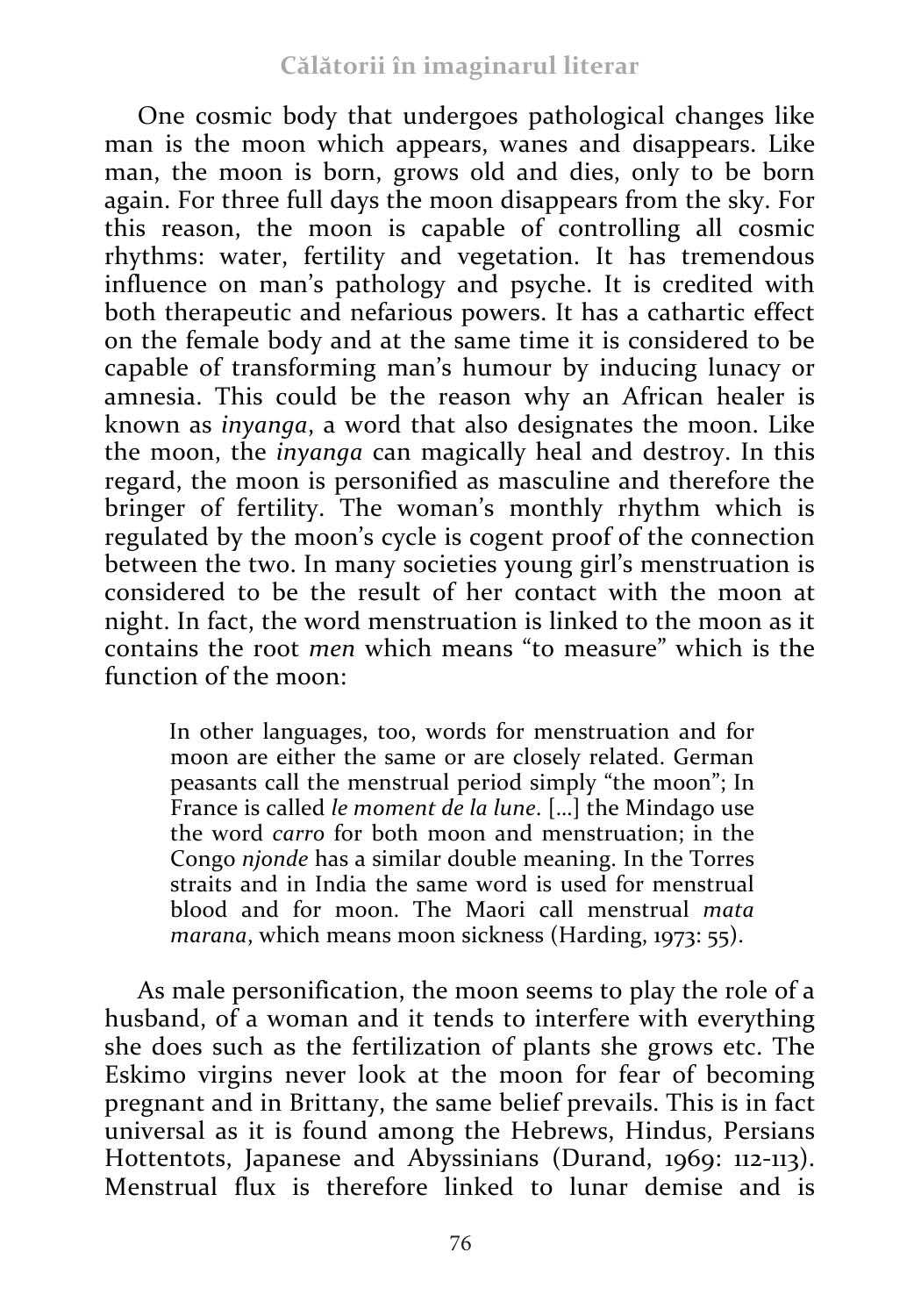therefore impure and that is why the Leviticus prescribes expatiated conduct to be followed during that time. All in all, the disappearance of the moon for three days and the cleansing of the feminine body shows strong affinities with the Christian salvation: Christ's three days death, his catabatic descent into the nether world followed by the harrowing of hell. Like the moon, Christ is the master of time, the Alpha and the Omega or the beginning and the end. In many cultures, words designating time derive from the word "moon" because it is used to measure time: *mâs* (Sanskrit), *mâh* (Avestic) *mah* (Old Prussian), *menu*  (Lithuanian), *ména* (Gothic) méne (Greek), *mensis* (Latin) (Eliade, 1954: 139-140). In many civilizations, time was measured at night and feasts such as that Christmas, Easter, Pentecost, as well as that of Saint John were celebrated during the night. The three days of lunar demise are cathartic to women and also link its symbolism to the hibernating snake, the bear which appears and disappears and the snail which take its horn in and out. Lunar divinities were usually depicted in a form of a shell. Since the moon is also linked to fertility, most of the lunar goddesses Diana, Artemis, Anaïtis (Anahid) and Freya had gynecological attributes.

The lunar catabasis calls to mind the hero's descent to the *alter orbis* as one has already alluded to the Christ's *descesus ad inferos*. In many narratives of the descent to the lower regions, the hero loses his memory and count of time in the same way as described by Pythagoras's theory of birth from the Milky Way:

About this journey of souls along the Milky Way Pythagoras explains that since milk is the first food of the newborn. It is therefore from the zone of milk that the souls receive the initial impetus which pushes them towards earthly corporeality. But along the way the soul is transformed. On gaining the outer limits of heaven where the zodiac and the Milky Way come together the soul discards its spherical form, which proclaims its divine nature by lengthening and flaring to conical shape. On entering the sign of the Lion (which follows that of Cancer), the soul learns about earthly life. Changing its shape entails loss of attributes, memory in particular. […] The incarnation of the soul in the body makes it lose its celestial light. On incarnation the soul enters into the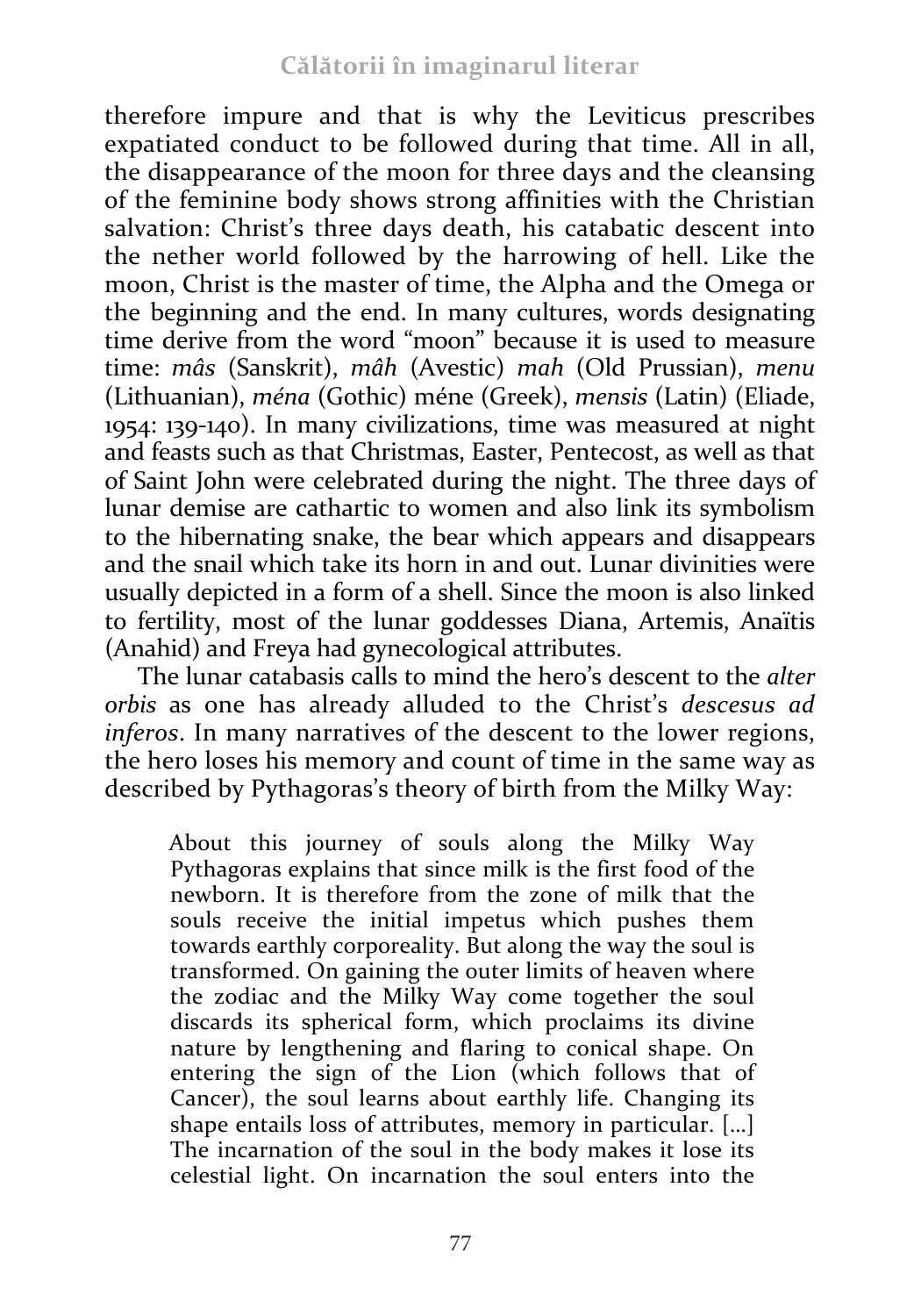shadow state of the body, and the Latin verb for this process is *obumbrare* (to obumbrate or darken). In the Bible this verb denotes Christ's assumption of human form. It suggests that the incarnation by assuming this form causes the soul to lose part of its divine light (Walter, 2009: 50).

Orpheus finds himself compelled to venture in the Other World of no return to retrieve his wife, Eurydice (or Argiope) who was abducted by the prince of darkness. He braves all perils, charming beasts and other infernal entities with his lyre. He reaches her and gets permission to take her back home on condition that he does not look back at her before he exits the infernal realm. When he is about to enter the earthly realm, memory betrays him as he turns back to see if she is still following him and thus breaks the pact entered into with Persephone. Eurydice disappears for good, Orpheus suffers a tremendous lost due to memory fault. Walter Map's story of Herla, gives an interesting example of the passing of time and memory lapse in the nether world.

#### **The fairy maiden meets her mortal lover**

Herla the king of the Britons meets the red-bearded king of pygmies with goat hooves and mounting a goat. They soon strike a boon, to attend each other's marriages at a year's interval. First Herla gets married, the pygmy king attends the event accompanied by his subjects. The dwarf king organizes the marriage so well that Herla's own preparations are not used. When the dwarf king leaves Herla's royal court, he reminds him of their pact to attend the former's marriage in a year's time. A year later, the pygmy king gets married and Herla is forced to attend the event in order to respect the term of the pact. Herla calls his companions and they select gifts and leave for the pygmy land, which they penetrate through "a cavern in a lofty cliff", passed through the darkness into light made by lamps. The mansion of the pygmy king was like the palace of the sun. This is clearly the depiction of the Other World, with fantastic fairy tinge. In Herla's eyes and his companions, the proceedings lasted only three days and they have to go back to their own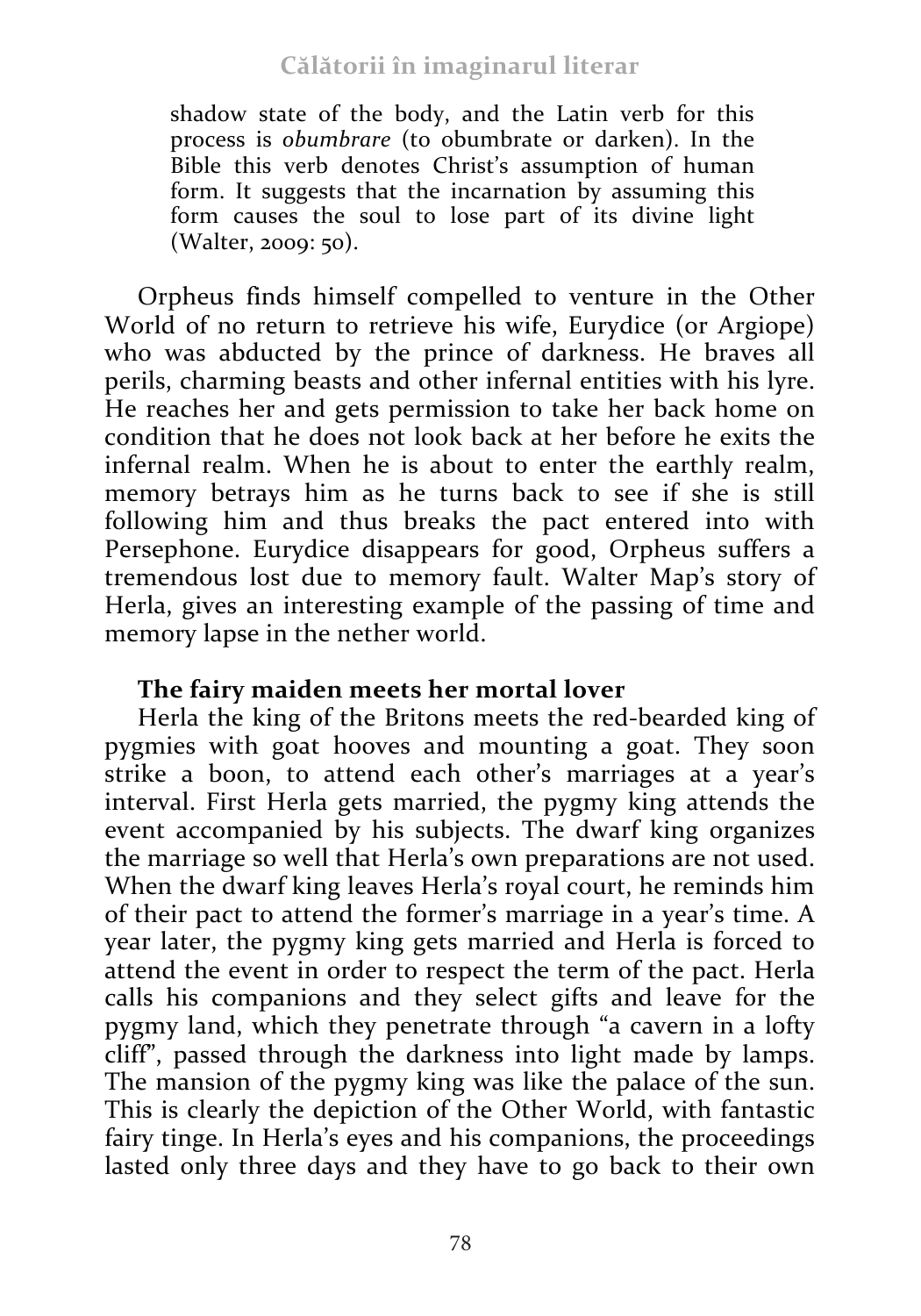country. Before leaving pygmy land, the dwarf king gives Herla some hunting animals and a special small bloodhound and instructs him that no man should alight his horse before the bloodhound jumps down. Some of his retinue, excited to be back home, forget about the instruction and disobey the order not to dismount their horses before the bloodhound does and are turned to dust. Herla and his entourage wait in vain for the small dog to alight from the nags of its bearer. They meet a shepherd who is first surprised by their speech and has to tell them history since the three days passed in pygmy land is in fact in earthly time span equivalent to more than two hundred years. When asked about the queen, the shepherd tells Herla that she eloped with a dwarf into the very lofty cliff they used to descent into pygmy land (Map, 1923: 1-17; 206-207). Does this mean that Herla attended his queen-wife's marriage to the pygmy king?

This is the common pattern of the Morganian tales, reminiscent of the Circean enchantment where the hero is attracted magically to the fairy world and spends hundreds of years enjoying eternal youth and partaking of fairy immortality. When he recovers memory, he remembers his earthly origins and wants to go back and visit his family and friends. The fairy mistress gives him permission and tells him what he must not do to avoid becoming mortal again. Of course, circumstances will force him to do what he is not supposed to do. It may be an old man or damsel in distress that needs his help. As soon as he alights from his stead his fate changes, time catches up with him as the immortality of nether world or perpetual youth leaves him. He discovers the real earthly time that has lapsed when he thought that he had just spent three days in the land of eternal youth. His family is all wiped out; he does not recognize anyone in the world and can hardly understand the speech of those he encounters. Narratives of catabasis and abduction are characterized by a break in the individual's contact with celestial bodies, particularly the moon, which signifies a break in contact with reality and time. This is the case of the victims in the Morganian tales who are seduced and conducted to the Other World (during a hunt, a journey over water, a visit to a cave etc.) by a fairy mistress, where they spend more than hundred years while thinking they have just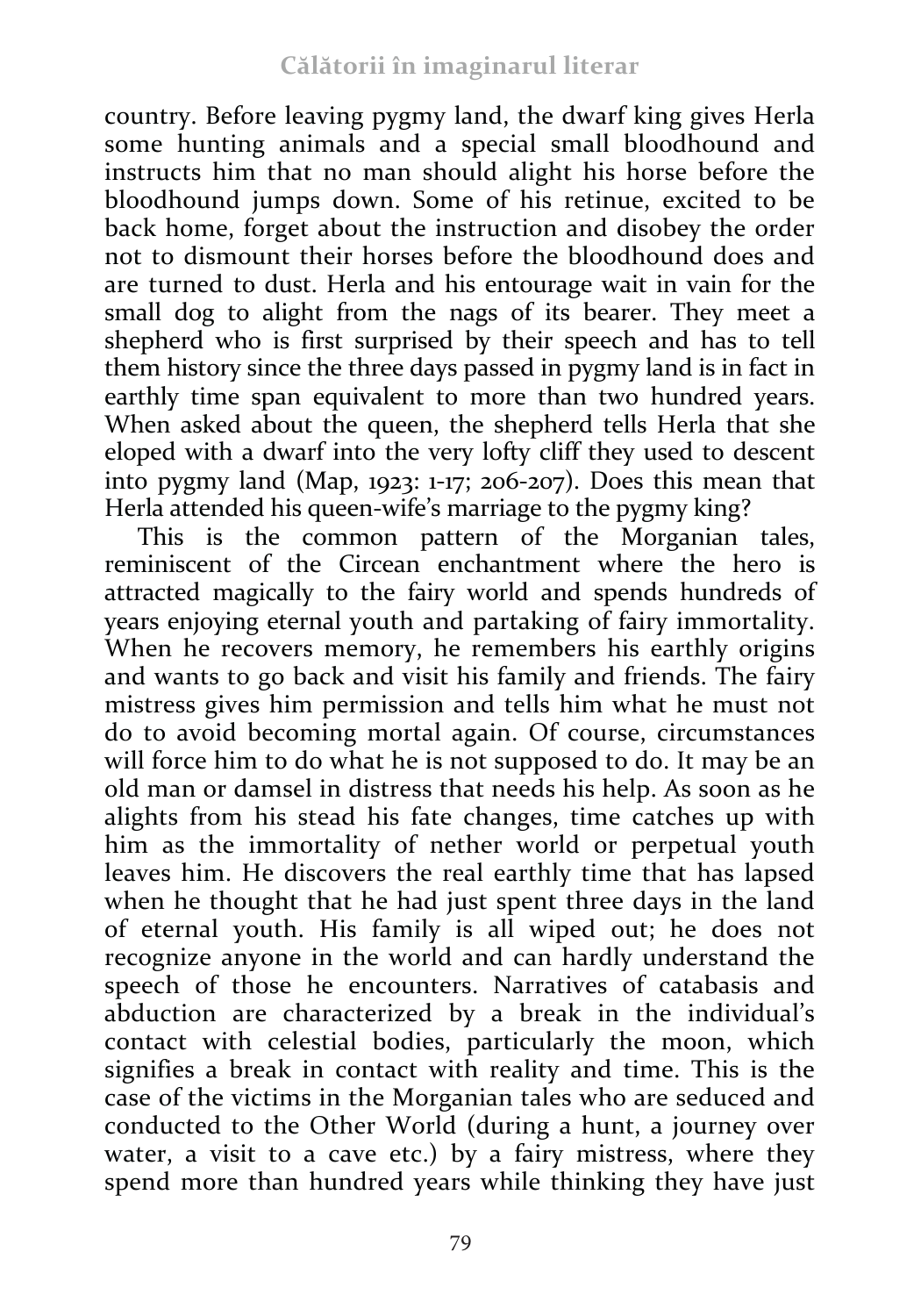spent only a few days (Harf-Lancner, 1984: 243-338). The myths of Proserpina and later that of Tristan and Iseult who spend half the year on earth and the other half in the *alter orbis* undoubtedly represent the alternation of seasons, winter and summer, exactly as in the myths of the bear and other hibernating animals. Orpheus's descent to the other world to retrieve his beloved Eurydice is also marred by the lapse of memory, which leads into the violation of the pact entered into with the Princess of Darkness, Persephone. Orpheus was instructed by Persephone not to turn back and look at Eurydice before exiting the infernal regions but before exiting hell the desire to see if Eurydice was following him made him forget the pact with the chthonian divinity, Persephone, thus hell breaks loose as Eurydice is drawn back to the abysmal regions. In fact, during catabasis, notes Northrop Frye:

The structural core is the individual loss or confusion or break in the continuity of identity, and this has analogies to falling asleep or entering a dream world. The latter is a world of increased erotic intensity, as is obvious from the imagery of romance alone, without reference to psychology. We are often reminded of this type of descent by the imagery of the hunt. A knight rides off into a forest in pursuit of an animal and as he disappears the dream atmosphere closes around him. Sometimes he finds himself in a forest so dense that the sky is invisible. In this threshold symbol of entering a world of sleep all images begin to take on an erotic quality so that the surrounding forest becomes a sexual personality (Frye, 1976: 104).

This is the case of many heroes of fairy lays and tales of the medieval epoch such as Lanval, Ogier, Partenopeu (Partenopex) and Sir Gawain (Coote, 1879: vol. 2: 7-8). This break in normal time during the penetration of the oneiric world is cut by the hero's return to the normal world where time catches up with him. Madame d'Aulnoy's *Histoire d'Hypolite: Comte de Duglas* (Madame D'Aulnoy 1994) was written at the time when French folklore was still *in viridi observantia* and the assailant of the fairy lover declares that his name is "Time". The story is told by Hypolite, who is disguised as Hyacinthe, to amuse the Abbess of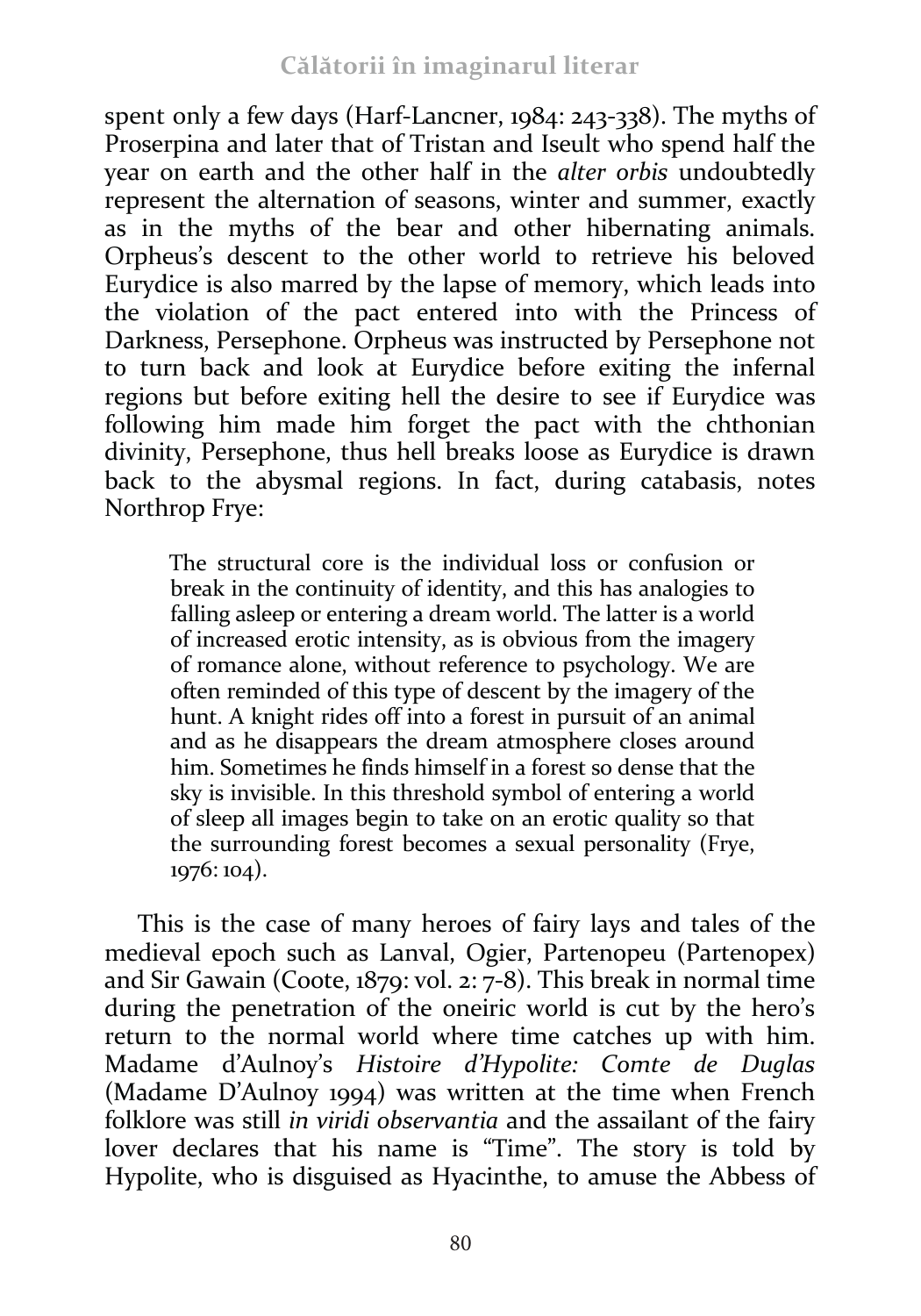the convent and it is about the adventures of the Russian Prince Adolphe who disappears in the forest after having been separated from his companion during the bear hunt. He is overtaken by the great storm and he is forced to take refuge in a cave. He will soon discover that it is the dwelling of Aeolus, king of the winds and his children. He shares the abode with his mother, West Wind and Zephyrus. When Zephyrus arrives he tells them that he spent the whole day in the garden of Princess Felicity, who was such a lovely and captivating person. The Prince of Russia wanted to know the whereabouts of the Princess's dwelling. Zephyr consents to blow the Prince to the Princess's island the next day. The Princess dwelt in the Island of Happiness (*Ile de Felicité*), with young girls and the eldest was only eighteen years old. He finally meets the Princess who at first mistakes him for a phoenix and later consents to marry him. Henceforth, they pass time immersed in erotic activities and he could not see time passing. When the Princess asked him how much time he had spent in the island, he said only one week. With a laugh, the Princess reveals to him that he has already spent three hundred years. He asks for permission to revisit earth and the Princess reluctantly consents as she has prescience that he may not return. She gives him a courser and weapons and tells him never to alight the horse until he reaches his own country. The stead takes him across the ocean with such speed that he soon reaches land but soon finds his way blocked by a cart laden with cut wings, with an old man sleeping under it. When he is about to jump the hedge the old man implores his help. The Prince who has forgotten the precept of the Princess alights and the old man rose up without assistance and catches the Prince, saying: "At last Prince of Russia, he said in a horrible and menacing voice, I have found you, my name is Time. I have been looking for you for three centuries". Time puts his hand on Adolphe's mouth and stifles him to death. Zephyr, seeing his friend dead, tries to resuscitate him in vain. He takes him to the Island of Happiness and the Princess is also unable to do

 

 $1$  "Enfin Prince de Russie, lui dit-il d'une voix horrible et menaçante. Je vous ay trouvé, je m'appelle le Temps, & je vous cherche depuis trois siècles" (Madame d'Aulnoy, 1994: 1).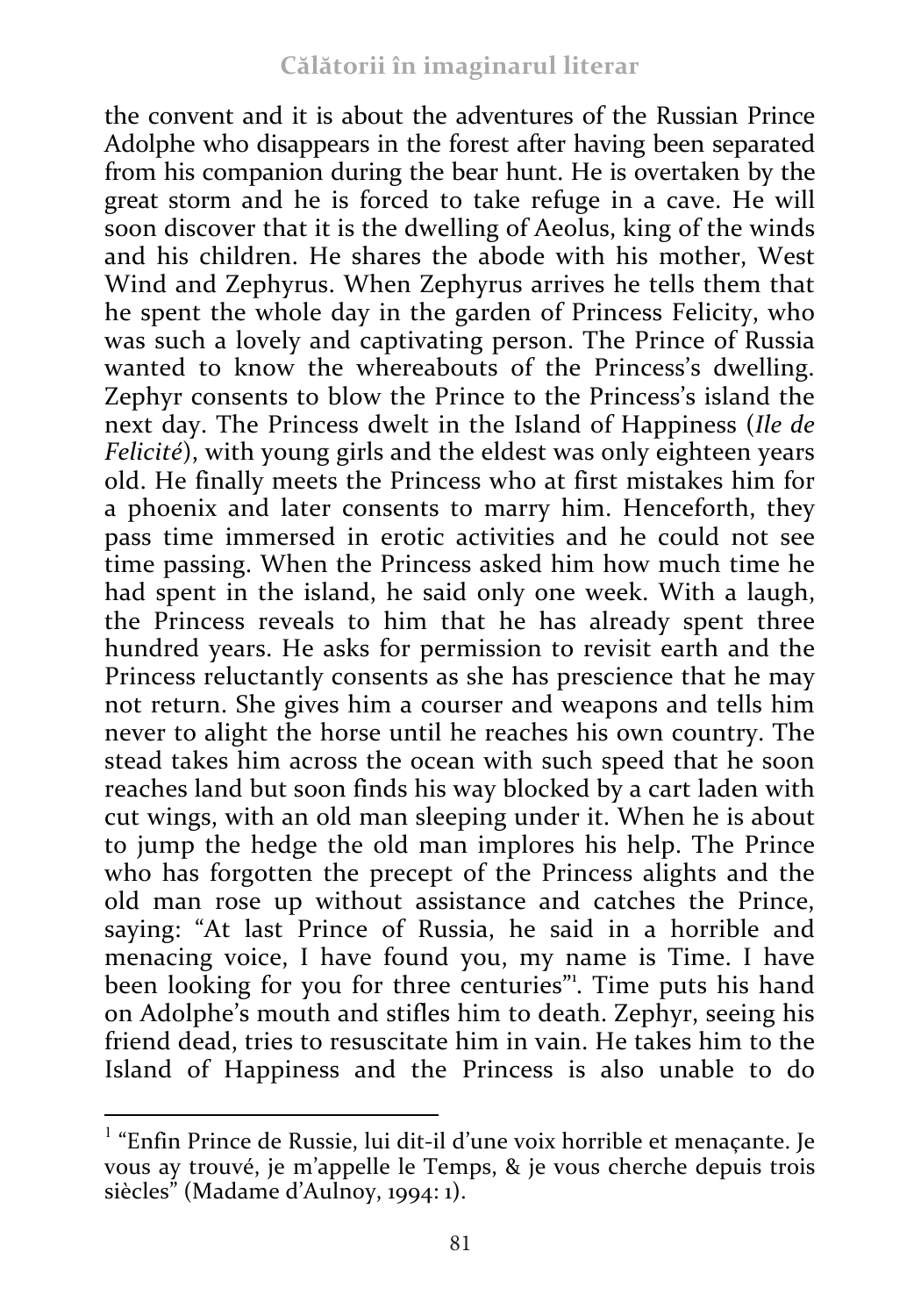anything. In fact, this is also the fate of Oisin who is invited by a fairy damsel to the world of youth (*Tír na nÓg*) where he spends three hundred years. One day he finds a spear washed ashore and remembers his knightly exploits. He there and then asks for permission to go and visit the Fenians. She grants her permission on condition that he never alights from a white courser, which she gave him. She warns her three times and predicts his fate should he transgress the interdict:

I say to thee for the third time If thou alightest off the stead thyself That thou will be an old man, withered, blind, Without activity, without pleasure, without run. Without leap (Anonymous, 1853 Vol. IV: 267).

She then tells him that they have already passed three hundred years together. He rides until he meets an old man whose cart carrying a bag of sand is overturned. The old man asks Oisin's help to raise the bag. He tries to raise it with one hand but failed, he forgets the exhortation of the fairy mistress and alights from the steed and soon becomes a decrepit old man on the spot, the steed flees back to the land of youth. The same fate overcomes the most popular hero of Japanese myths, Urishimako (Shimako) and later known as Urashima Tarō (浦島 太郎). Shimako is a fisherman who lives under Emperor Yüryaku. He goes fishing all by himself and passes three days and three nights without catching a single fish. While thinking that his predicament is strange, he catches a five-coloured turtle and puts it on the boat. He falls asleep and when he wakes up, he finds that the turtle has been transformed into a very beautiful maiden. After some exchange of words with the maiden, he agrees to go with her to the nether world and to be her husband. Pronto, they reach the Isle of the Blest. They get married in a great celebration. Three years of life of luxury and pleasure elapse, then memory catches up with the hero. He wants to visit his parents in the world of mortals. Disappointed and reluctant to let him go, the mistress finally accepts his request but before he goes, she gives him a jeweled comb box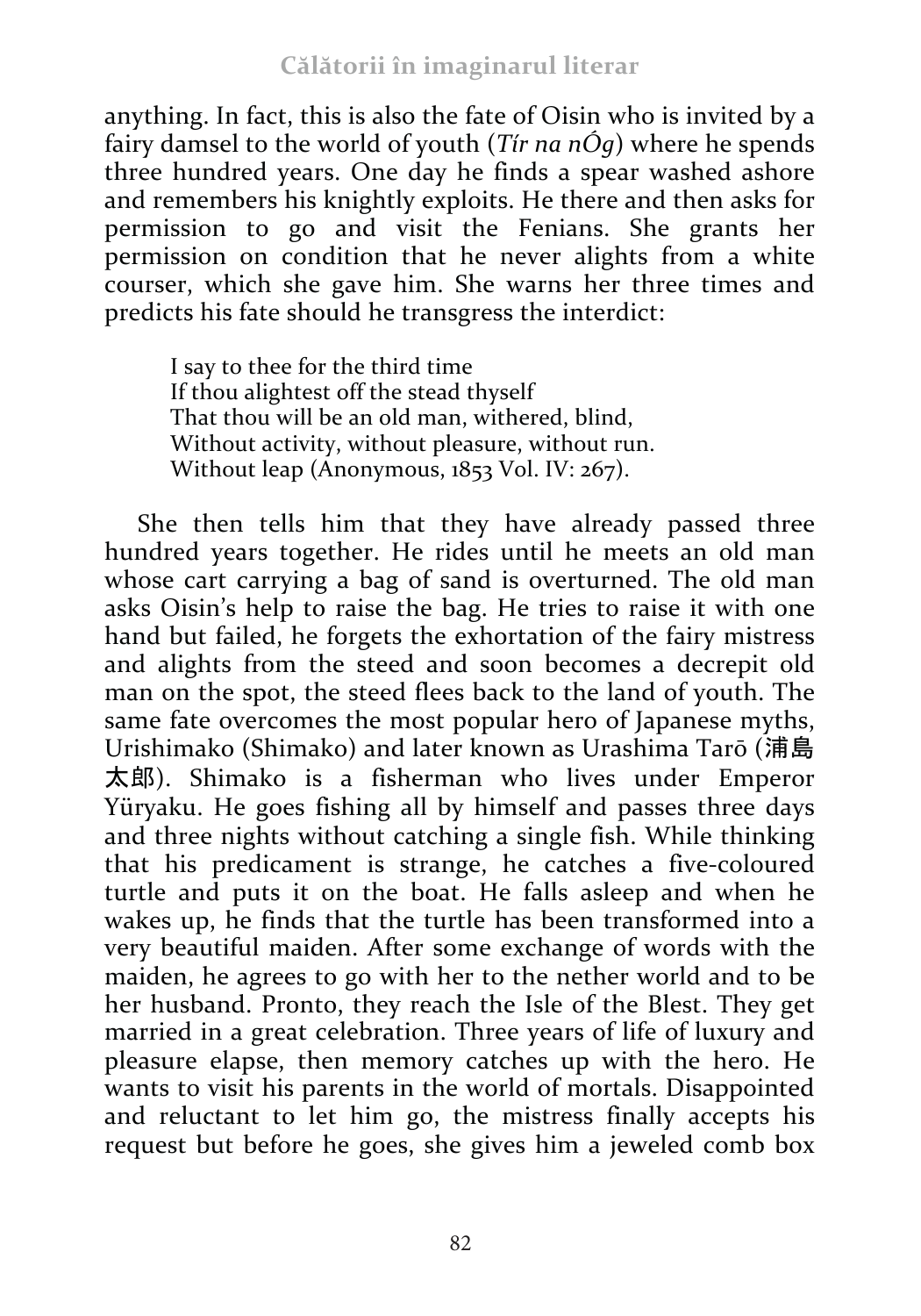(*tamakushige*) and tells him never to open it. He arrives in the village of Tsutsukawa:

When he looked at the village, both people, things had changed, and he found himself quite helpless. He asked a villager, "Where are the people of the house of Urashimako of Mizunoe now?"" The villager answered, "Where have you come from to ask about a man of the remote past? As I heard it, the elders handed down by word of mouth that in former times there was a person called Urashimako of Mizunoe. He went to sea alone and never came back. I heard it's been three hundred years since then. Why do you ask about him out of the blue?" Shimako walked about the village absentmindedly but met no one he knew. Ten days passed. He stroked the comb box yearning after the divine woman. Then, forgetting the promise he had made, he opened the comb box. Instantly, his youthful, beautiful figure, which resembled a fragrant orchid, flew away into the azure sky led by the wind cloud. Shimako, realizing that he would not be able to see her again, having broken the promise, stood turning his head toward the land of immortality and walked around choking in tears, (emphases added) $2$ (Mc Keon, 1996: 51-52).

<sup>&</sup>lt;u> 1989 - Johann Stein, marwolaethau a bh</u>  $2$  Here is the modern version of the legend: Once upon a time, a young fisherman called Urashima Tarõ rescued a turtle from the hands of bullying children and released it back into the sea. A few days later, when Tarõ was fishing, a turtle swam to his side and offered to take him to the Ryügüjö (Dragon Palace) in return for his kindness. Riding on the back of the turtle, Tarõ travelled through the water and soon arrived at the Ryügüjö. There Tarõ received magnificent hospitality from Princess Oto (*Otohime*) and forgot the passage of time. But one day his concern for his parents compelled him to take his leave. The princess, after trying in vain to detain him gave him a beautiful casket (*tamatebako*) as "a souvenir" (*omiyage*), with the warning that it should never be opened. Tarõ returned home riding the turtle, but his village had completely changed and his parents were long dead. He found himself among total strangers. Oblivious to the princess's words, Tarõ opened the casket. White smoke rose from inside it, and instantly Taro became a hoary old man*.* (Mc Keon, 1996: 47).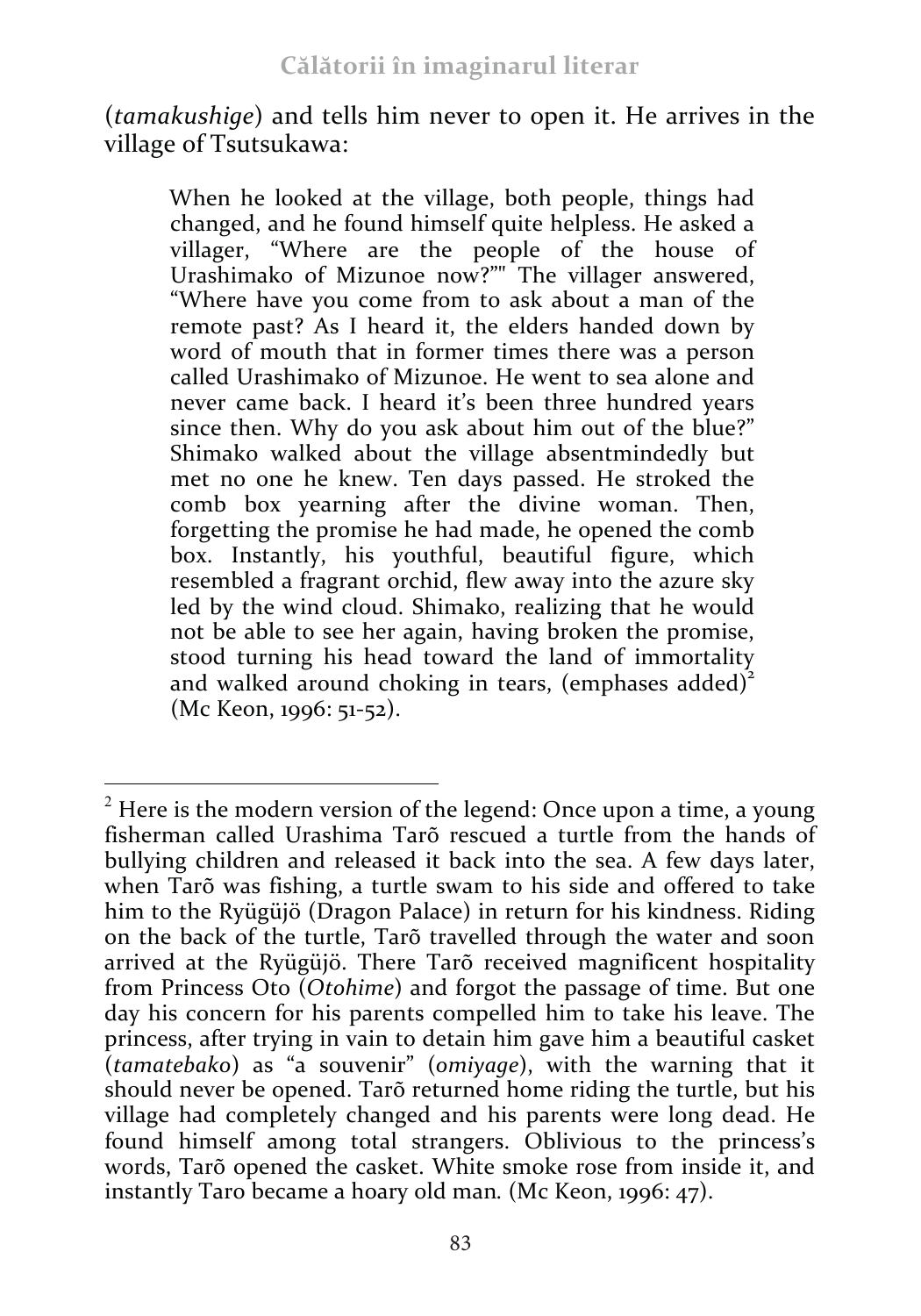In the Italian version the fairy damsel named Fortune does not want to gamble about the life of her lover. To avert the above-discussed fate, she decides to accompany him to earth. He first encounters a woman with a cart full of shoes who pretends to fall from her cart so as to dupe him into helping her. As soon as he tries to intervene, Fortune warns him not to, since the woman was Death. The second time, they encounter the Devil on horseback disguised as great lord riding in style. He also falls from his horse and the young man almost runs to his succor but Fortune tells him to keep away for it was the Devil himself. They managed to reach his country and nobody recognised him and he realizes that on earth, men die but not in the Island of Happiness, so he decides to go back there (Coote, 1879: 15).

In all the narratives cited above the catabasis of the hero leads him to the gates of the *alter orbis*, the youthful fairy maidens who seduce him and lavish him with wealth and regale him copious dishes and unbridled sexual escapades. Under fairy enchantment, he loses sense of time: three centuries become three days<sup>3</sup>. Being so much nostalgic, the hero gets permission to get back to his own land on condition that he does not alight the fairy courser given to him by her mistress but memory betrays him and ends up doing the opposite. Mortal memory is affected by time and distance. The span of three hundred years is too long and tedious for human mind to remember everything. The Other Worlds are located in very far distances which can also be cumbersome and tiring for a human mind. Adolphe had to be lifted by Zephyrus in order to reach the Island of Happiness and to return to the land the fairy mistress gives him a magic horse that travels at the speed of thought, without stopping or resting and it can cruise through the land and sea. Oisin also returns with a fairy horse that leads to his death. When the boy who marries Fortune goes to fairyland, he is wearing shoes that travel hundred miles in a minute and a cloack that renders him invisible and can also provide food. When the

 

<sup>3</sup> For more tales see Edwin Sidney Hartland 1891: *The Science of Fairy Tales: An Inquiry into Fairy Mythology*, Chapter VII: "The Supernatural Lapse of Time in Fairyland".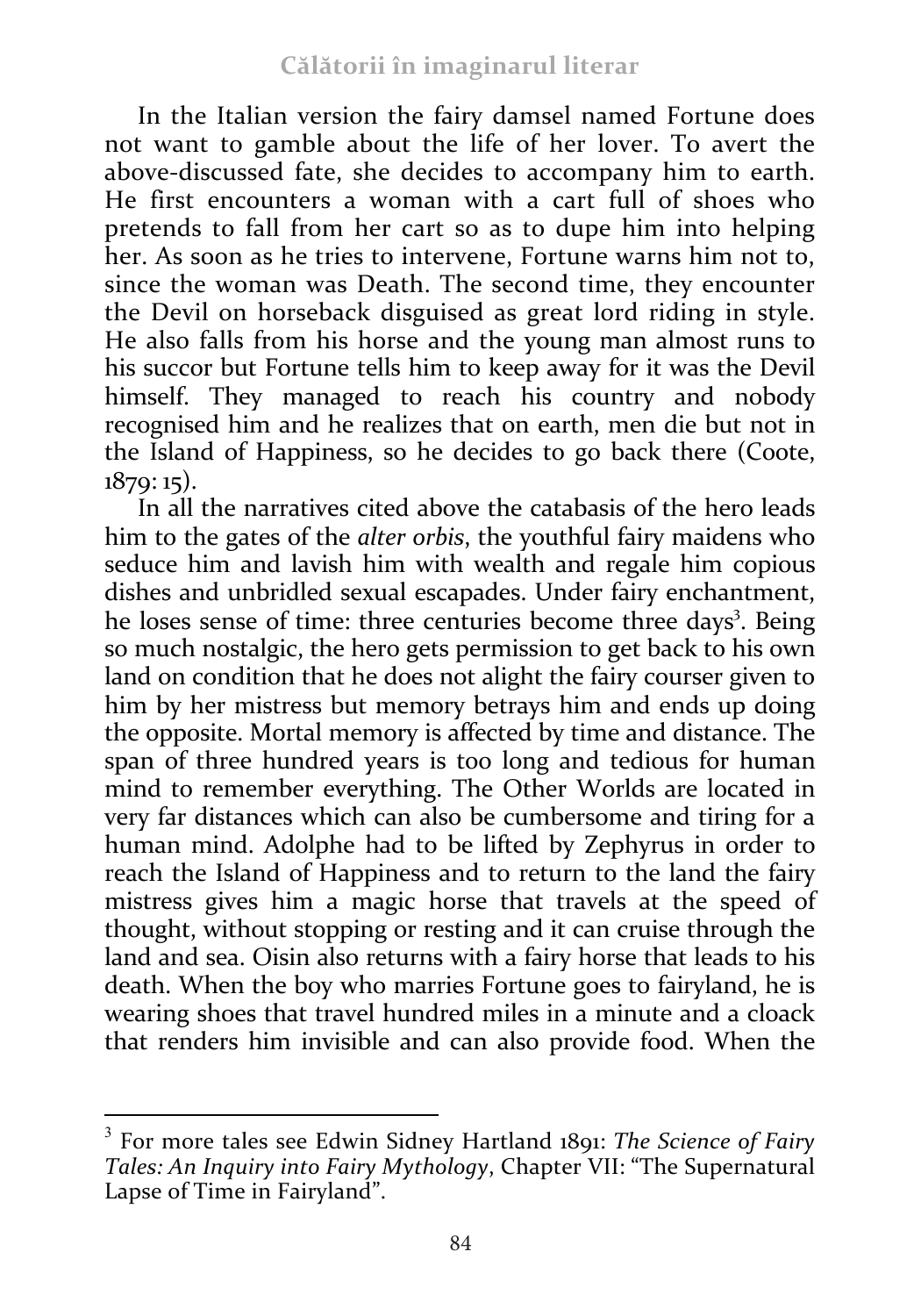boy and Fortune visit land after three hundred years have lapsed they mount a courser that does a year's journey in one minute.

# **Unidentified flying objects and its denizens**

Modern man has come with a new invention of the individuals who live on space, who travel on Unidentified Flying Objects and narratives about them abound and compete with those of the faeries of the past. Part of the story of the fairy Melusine is a prefiguration of the strange individuals from the sky. Melusine marries Raymondin on condition that he does not see her bathing on Saturdays. She brought him wealth and prosperity, but curiosity and oblivion made him break the pact. He made a small opening to spy on her not knowing that she is imbued with powers of clairvoyance. Though Melusine is aware of the violation of the pact, she does not say a word until the day one of their sons is killed during the siege of the monastery of Milliners. Raymondin is enraged about the news and when Melusine rushes to comfort him, he tells her to go away and calls her pernicious and odious snake. When Melusine hears the insulting words, she faints and when she wakes up, she kisses Raymondin goodbye. She flies out of the castle, circling around it thrice and disappears into thin air leaving the impression of her foot on the last stone she touched. At night, the servant rearing her children were treated with the sighting of glimmering figure resembling Melusine, from her waist downwards she had an appearance of a scaly fish-tail enameled blue and white. The glimmering figure of Melusine evokes that of the glittering flying saucers or it is the precursor of UFOs. The shimmering figure of Melusine recalls the story of the Kentucky Glowing Man:

Late one evening in 1955 a farmer was standing outside his farmhouse in a remote part of Kentucky when he saw a flying saucer land behind some trees. He went inside and told his family. Nobody believed his story. An hour later the family were alerted by one of their dogs, which was barking angrily. Two men went outside to investigate and they found what they later described as 'a small glowing man' with large red eyes walking towards the house. This strange sight scared the farmers, but as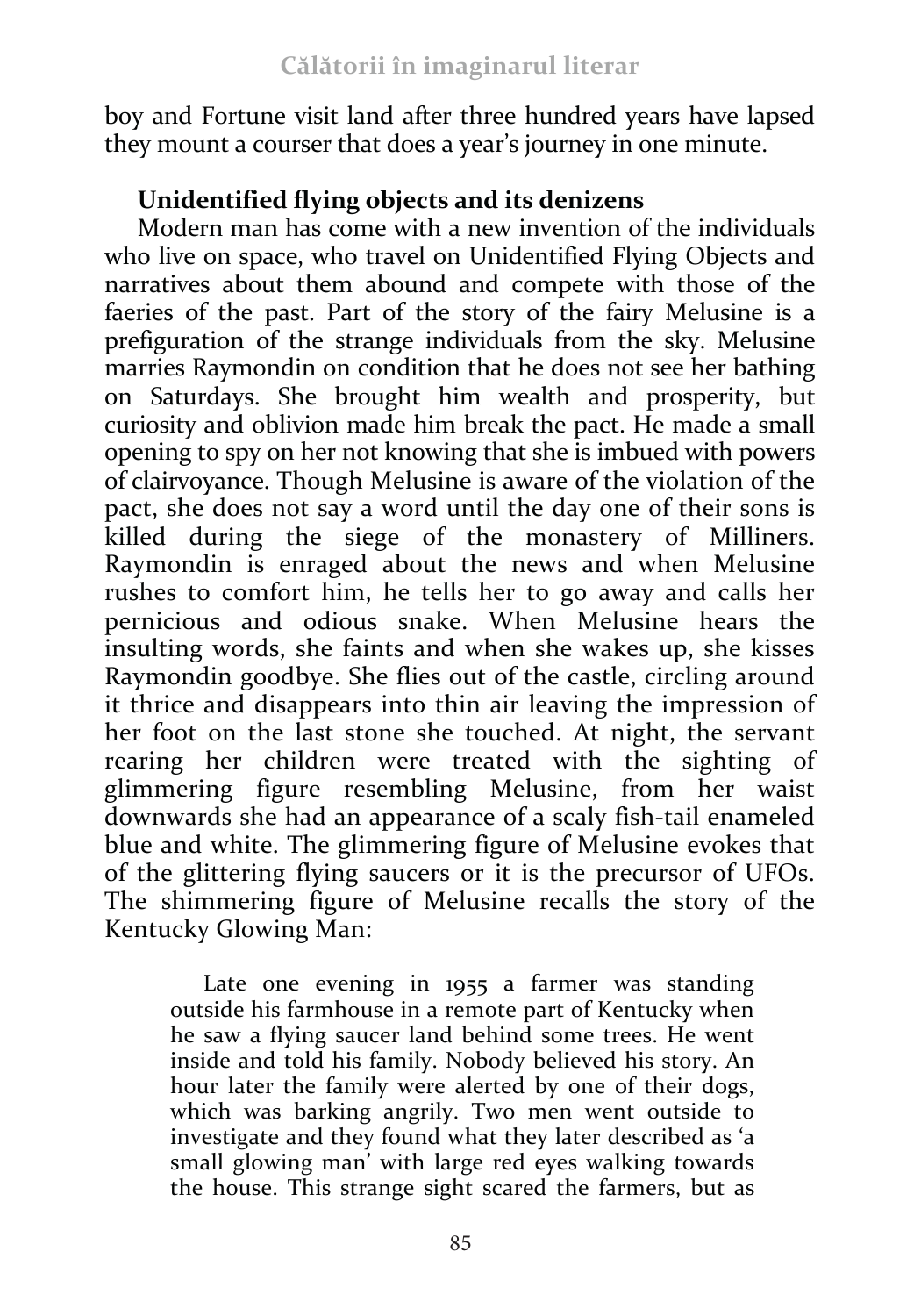they were carrying rifles they began to shoot at their luminous intruder. A metallic sound told them that they had hit their target and they stopped firing, but the glowing man seemed unharmed and simply 'floated away into some trees'. The two men went back into the house and bolted all the doors. A few moments later the glowing man peered in through one of the farmhouse windows. The two farmers rushed outside to chase him off, but their visitor had vanished. They searched all around the outbuildings and suddenly one of the men felt a tap on his head. He looked up and saw a claw-like hand reaching down towards him from a low roof.

The men fled back to the house, packed the family into two cars, and drove off to the local police station to seek help. The police went up to the farm but, in spite of a very thorough search, they could find no trace of the unwelcome guest. The story remains a complete and baffling mystery. (Ryan, 1975: 20-21)

According to Carl Gustav Jung, the spherical objects seen in the sky are the "souls" as intimated in the above quotation of Philippe Walter about the origin of the souls. Later Jung also supposes that they are "Gods-images":

Anyone with the requisite historical and psychological knowledge knows that circular symbols have played an important role in every age; in our own sphere of culture, for instance, they were not only soul symbols but "Godimages". There is an old saying that "God is circle whose centre is everywhere and the circumference nowhere." God in his omniscience, omnipotence, and omnipresence is a totality symbol par excellence, something round, complete and perfect. Epiphanies of this sort are, in the tradition, often associated with fire and light. On the antiquity level, therefore, the UFOs could easily be conceived as "gods". They are impressive manifestations of totality whose simple, round form portrays the archetype of the self, which as we know from experience plays the chief role in uniting apparently irreconcilable opposites and is therefore best suited to compensate the split-mindedness of outrage. It has a particularly important role to play among the other archetypes in that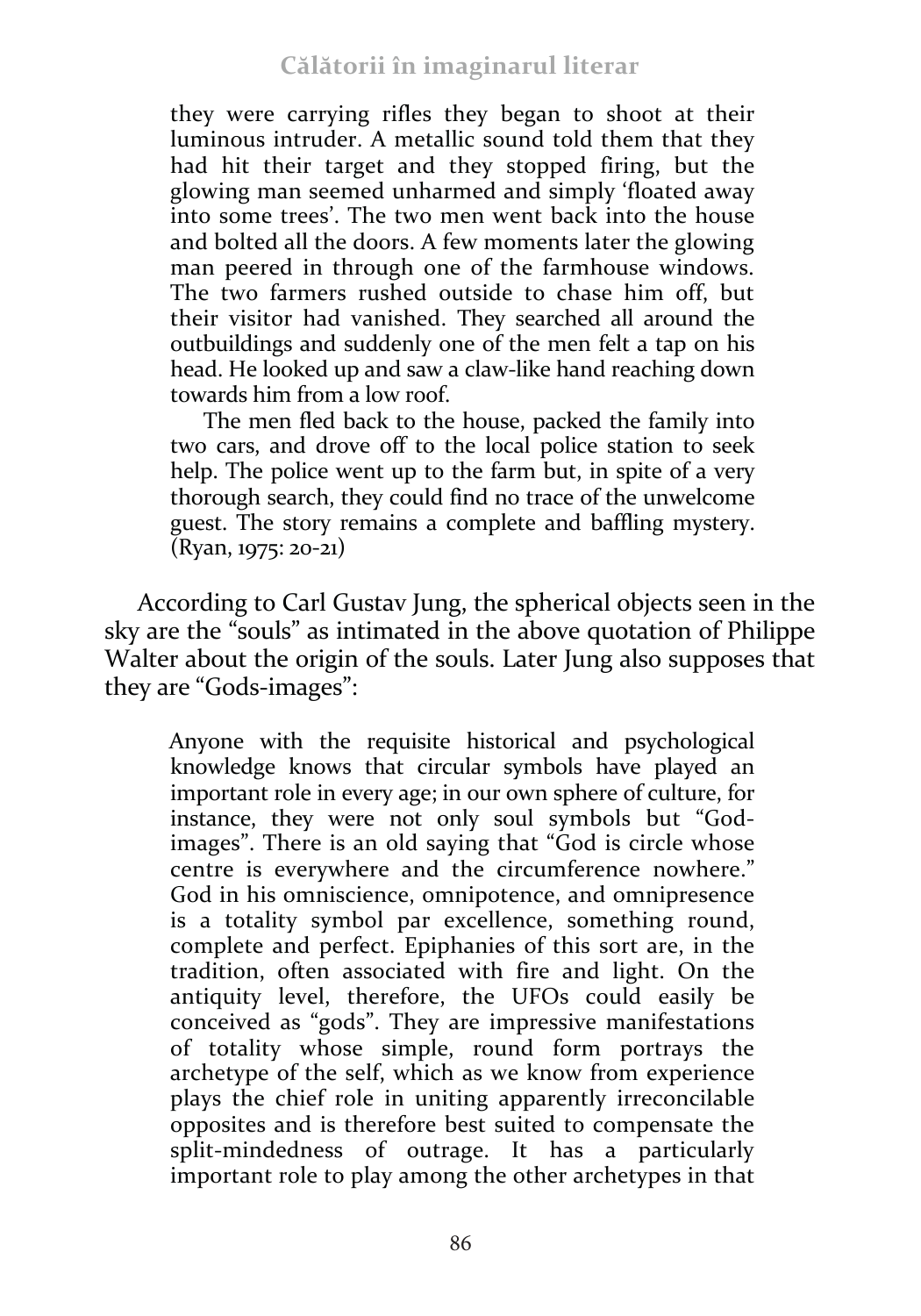it is primarily the regulator and orderer of chaotic states, giving the personality the greatest possible unity and wholeness. It creates the image of the divine-human personality, the Primordial Man or Anthropos, a *chen-yen* (true or whole man), an Elijah who calls down fire from heaven, rises up to heaven in a fiery chariot, and is a forerunner of the Messiah, the dogmatized figure of Christ, as well as of Kidhr, the Verdant One, who is another parallel to Elijah: like him, he wanders over the earth as a human, personification of Allah. (Yung, 1959: 21).

Indeed the entities of the UFOs are endowed with extraordinary powers like divinities and faeries. They are capable of inducing oblivion and in most cases their victims need to undergo hypnosis to recover memory. Narratives on UFOs are characterized by the same mythemes that are found in the fairy tales such as abduction of human beings by extraterrestrials (ETs), sexual escapades inside the spaceship which is the equivalent of the *alter orbis*, breaks of terrestrial time and reality in the victim's mind. Such was the experience of the young Brazilian farmer, Antonio Villas-Boas, purportedly abducted by humanoids on 15 October 1957, who first conducted scientific research on him, anointing his body with a strange oily substance, took blood samples from his chin, leaving him naked on the couch and later on he was regaled with sex by a very beautiful fairy-like blonde lady:

> He lay naked and frightened on a couch after they left. Then a naked woman appeared, a woman unlike any he had seen before. Soft, blonde hair framed a triangular face with large blue, almond-shaped eyes and a pointed chin.

> She had a well-formed figure, a narrow waist, broad hip and long legs. The prisoner thought her the most beautiful creature he had seen before. She smiled down at him, then put her arms round him and began to rub her face and body against him (Boar et al., 1991: 70).

After the encounter, the woman pointed to her stomach and then to the sky, a gesture which Antonio interpreted as an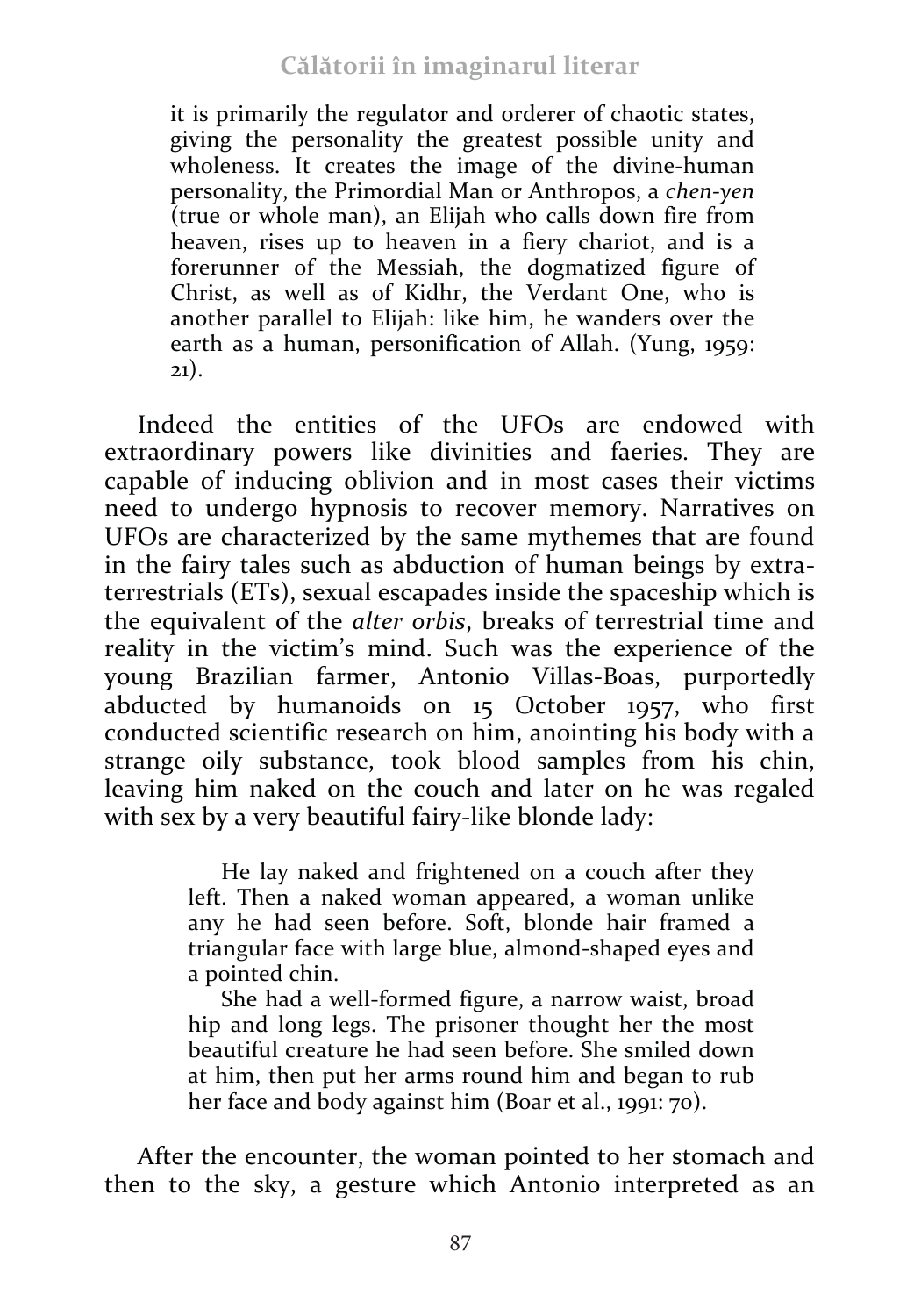indication that she was going to bear his baby somewhere in the outer space. The parallel between fairy tales and UFO narratives raises the question as to whether the latter are not the modern man's subconscious expression of the "nostalgia of the origins", to use Mircea Eliade's expression or the desire to return to the good old days, that is always expressed by the phrase in "*illo tempore"* (once upon the time) in the beginning of the fairy tales. In any case, certain ufologists have always identified certain episodes in the biblical narratives with UFO sightings. For them the UFOs have always been there from time immemorial and they are even evoked in the book of Genesis:

I am not a Bible scholar, but I do know that there is not a place anywhere in that collection of documents where it is said, or even implied that Man is the only creation of God to be endowed with soul and intelligence; nor do I remember any statement limiting the race of Man to the surface of the earth. On the contrary, there are many references to visitors of human-like characteristics coming from space. For instance, in Genesis 6 the "Sons of God" are represented as arriving on earth and being so amoured of the females of the human species that they interbred with them producing a race of giants. Such mixing is said to have occurred both before and after the "flood". A similar legend existed in the Andes Mountains. This alone is ample evidence that the space visitors, some of them, at least, were sufficiently humanoid to be fertile when mated with earth women (Jessup, 1956: 52-53).

The intercourse between the quasi-supernatural humanoids or extraterrestrial beings and the human women always produces either a giant or a dwarf, who-, in most cases, are endowed with cryptaesthaetic powers of clairvoyance and are usually assigned a psychopompous role in myth and legend.

The encounters between the homunculi of the UFOs and the mortal women are always followed by the victim's loss of memory of the proceedings and in order to get information from them they must undergo hypnosis. Like fairies, the UFOs are capable of traveling at the speed of light as it was mentioned above when dealing with the fairy steads. They are capable of transporting a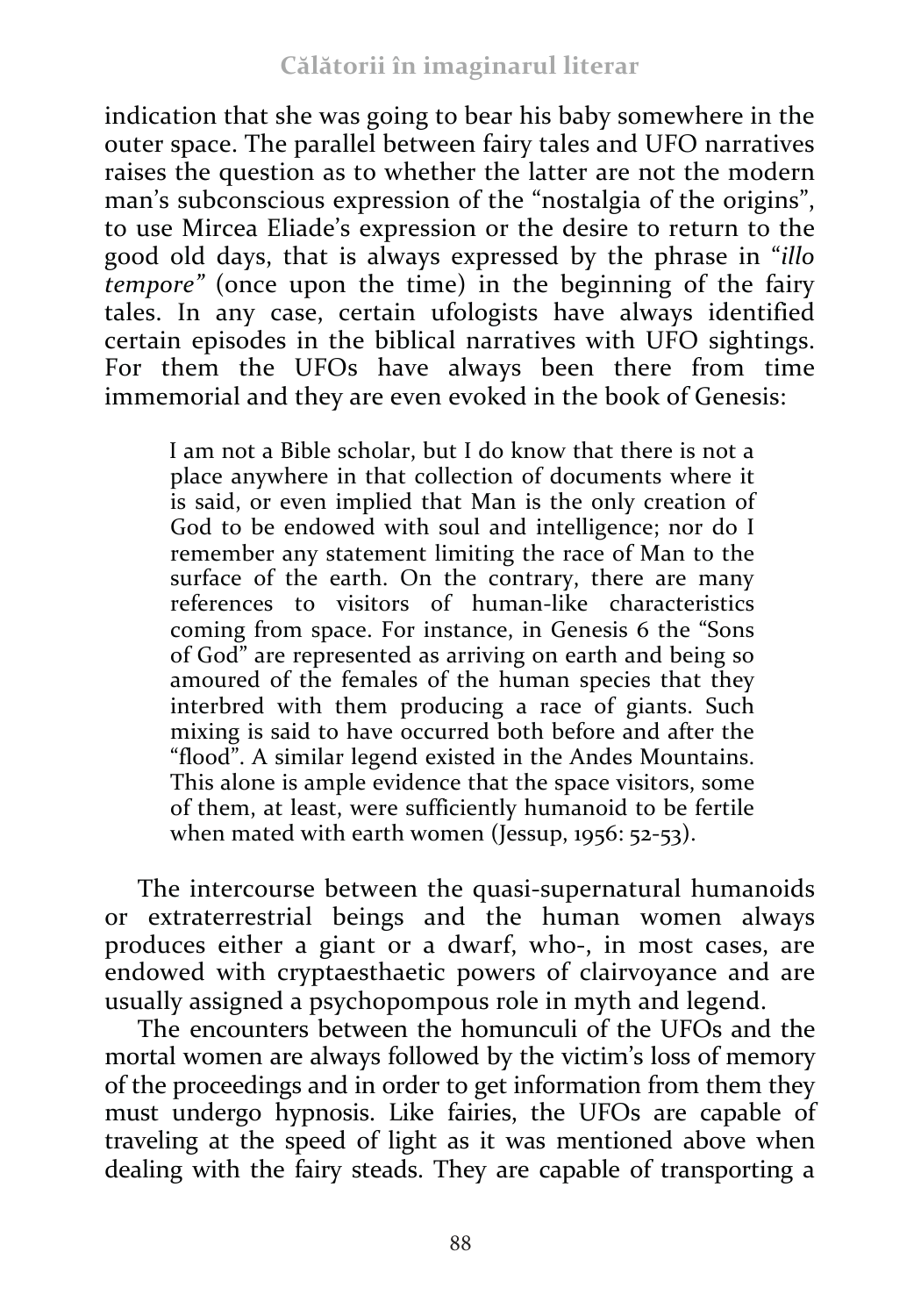person to a faraway location in a short space of time. Waiter Carlos Diaz was abducted by UFOs when he was walking home from his work in the very wee early hours of the morning of 4 January 1975, they lifted 10 feet high and he fainted:

He woke up in what seemed to be a bright, glowing sphere. As if in a dream, he saw three silent, greenskinned creatures standing nearby. They plucked tuffs of hair from his head, and it did not hurt.

Four hours after he was found lying dazed beside a road in Buenos Aires, 500 miles away. Close to him was a bag containing his working clothes and a newspaper he had bought in his hometown that morning. He was rushed to a nearby hospital, and doctors found him to be in good health, if a little shocked. They could not understand how hair had been tugged out of his head without damaging the roots. (Itturalde, 2017: 84).

The extraterrestrials of the UFOs are therefore endowed with the same power as the fairies that provoked Puck, after confusing the lovers with mistaken identities, to poke fun at human feeble mindedness in a memorable phrase of "what fools these mortals be!" (Shakespeare 2014: Act 3, Scene 2, line  $115$ ) T is attribute green skin is the attribute of the characters of the fairy realm and the most memorable character of this nature is the Green Knight in *Syr Gawayn and the Grene Knyght*, and the later poems such as "The Grene Knyght", "Carle of Carlisle" and "Turk and Gowin" (Madondo. 2012: 2019 et sq.),

## **Conclusion**

Both fairies and the entities of the UFOs are endowed with supernatural powers that leave mortals envious. They can outwit humans and make them look foolish. Their lives are not controlled by any astral body such as the moon, thus they are not under the influence of time. Fairies do not seem to die as they are born and inhabit the timeless realm of perpetual youth. Unfortunately, it cannot be said the same with the homunculi of the UFOs as nothing is documented about their births, lives and deaths. In fairy tales and medieval romances, whenever a fairy dies, the purpose of his death is to initiate the hero to an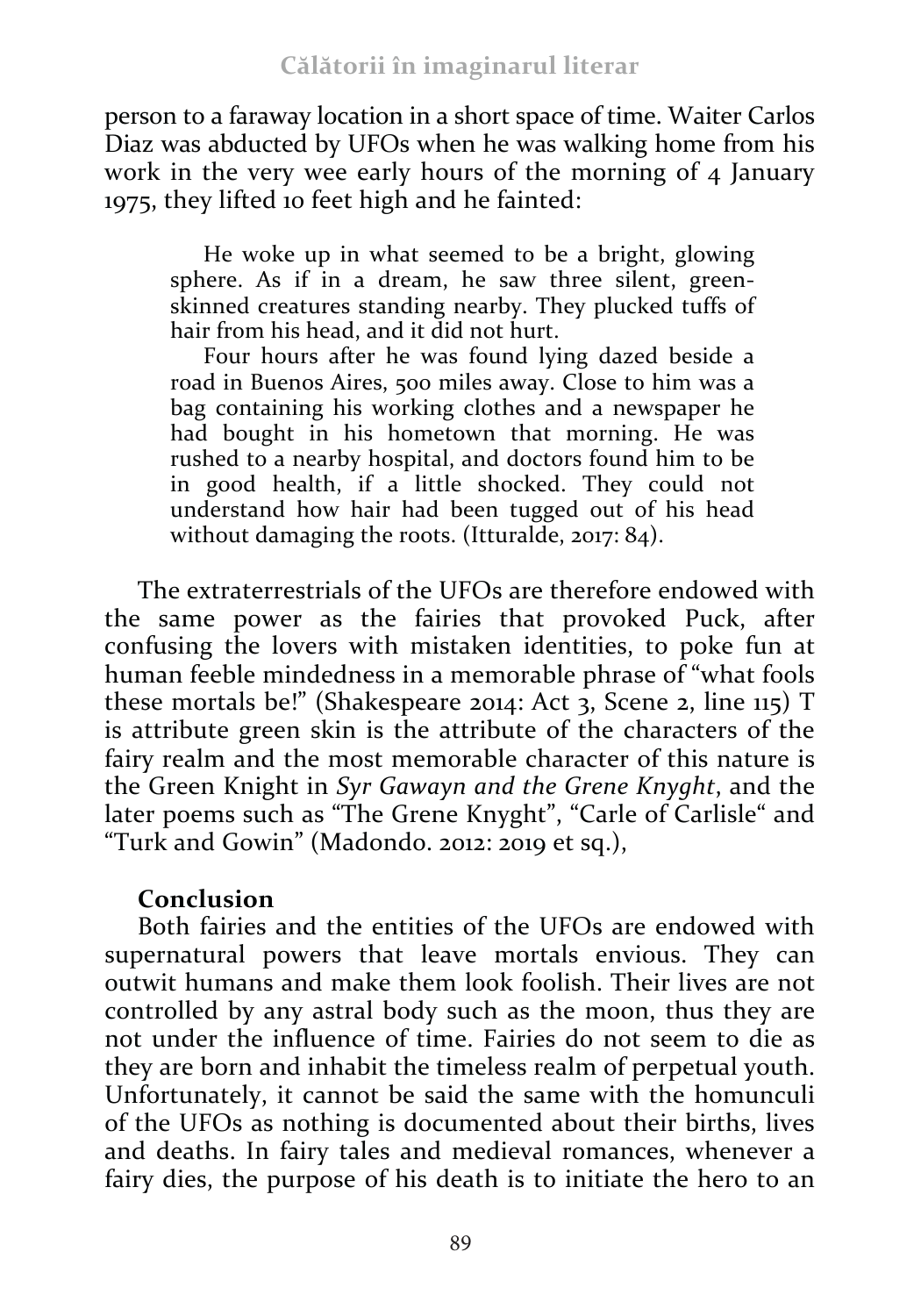adventure or a series of adventures. This is what takes place in *Syr Gawayn and the Grene Knyght* during the game of decapitation. They are just creatures from the sky or the sea if not a creation of a nightmare. As soon as Gawain cuts the head of the green knight, the latter bends to pick it up and reminds Gawain of his appointment the following year to be decapitated in his turn.

The spaceship of the humanoids resembles the steads of the fairies that can run a very long distance in a speed of thought and never be exhausted. The encounter with fairies and the aliens of the UFOs affect human memory badly. The heroes of the fairy tales forget the pacts entered into with their fairy partners and suffer tragic fates as they lose their lives and wealth. Most victims of the UFO humanoids regain consciousness but do not remember what happened to them and they have to consult hypnotists to regain memory in the same manner as the human heroes who return from the fairy land three hundred year later and do not recognize anyone and can barely understand the speech of those they encounter in their homelands. The major difference is that while the fairies are creatures of the netherworld, cut off from the earth, the UFOs are *said* to be from the sky but nobody has the means to prove it conclusively. They may be gypsy-like people living in their spaceships migrating from planet to planet, as they seem to have enviable supernatural power to do so. They may be the *vimana* or the flying machines containing palaces of kings and queens<sup>4</sup>.

# **References:**

 

<sup>4</sup> See David Hatcher Childress, *Vimana: Flying Machines of the Ancients* (2013: 52): "The Pushpaka vimana that resembles the Sun and belongs to my brother was brought by the powerful Ravana; that aerial and excellent chariot going everywhere at will…that chariot resembling a bright cloud in the sky… and the King [Rama] got in, and the excellent chariot at the command of the Raghira rose up into the higher atmosphere.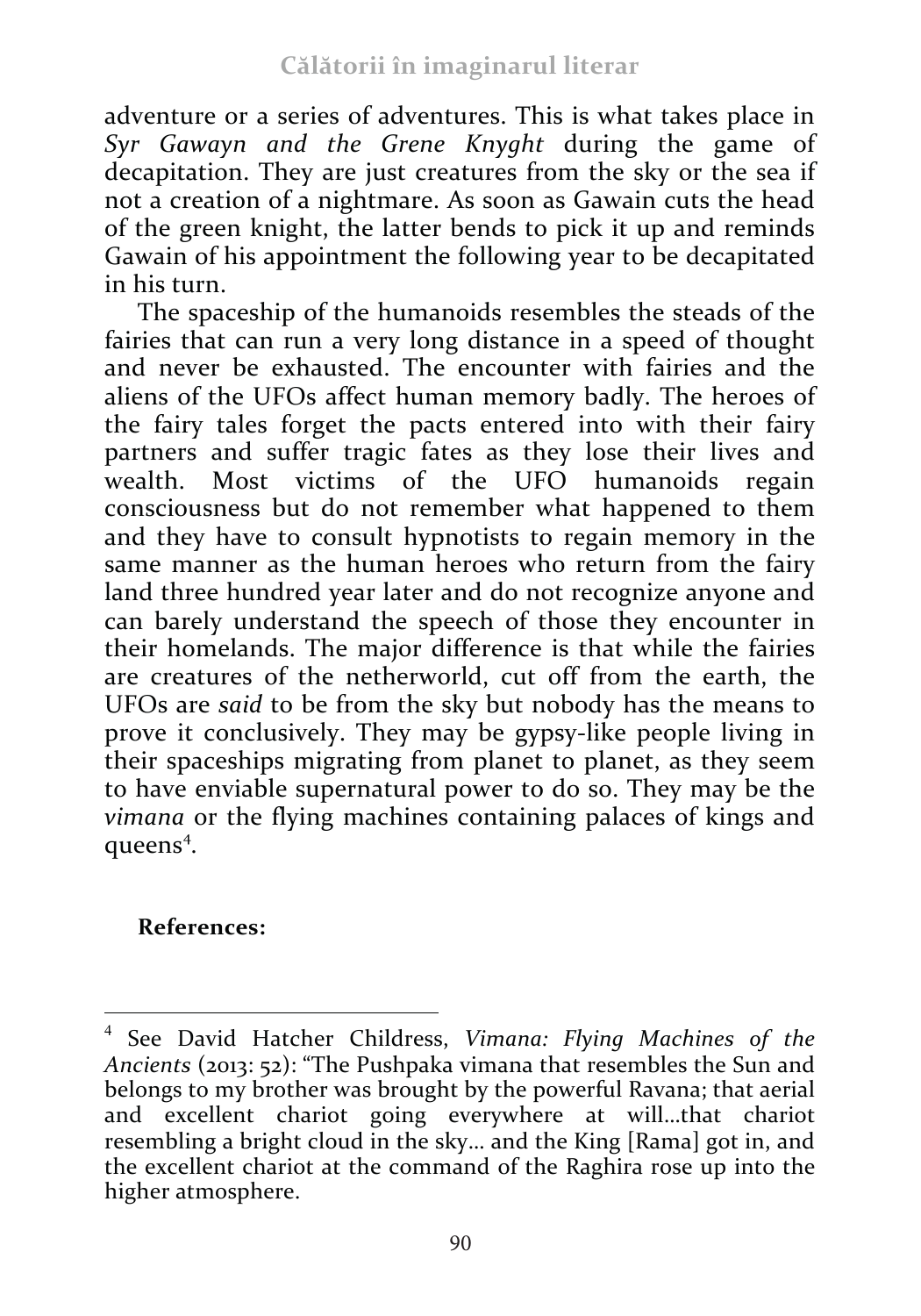- Anonymous (1853)." The Lay of Oisin in the Land of Youth as he related it to Saint Patrick" in *The Transaction of the Ossianic Society*. Volume IV, Boar, Roger et al*.* (1991). *The World's Greatest UFO Mysteries*. London: Chancellor Press.
- Childress, D.H. (2013). *Vimana: Flying Machines of the Ancients*, Illinois, Adventures, Unlimited Press.
- Coote, H.C. (1879). "The Neo-Latin Fay" in *The Folk-Lore Record*, Volume 2.
- D'Aulnoy, M.-C. (1994). *Histoire d'Hypolite ; Compte de Duglas*. London: Institute of Romance Studies.
- Durand, G. (1969). *Les structures anthropologiques de l'imaginaire: Introduction à l'archétypologie générale*. Paris: Dunod.
- Eliade, M. (1954) *Traité d'histoire des religions*. Paris: Payot.
- Frye, N. (1976). *The Secular Scripture: A Study of the Structure of Romance*. Cambridge, Massachusetts, and London: Harvard University Press.
- Harding, M.E. (1973). *Woman's Mysteries: Ancient and Modern: A Psychological of the Feminine Principle as Portrayed in Myth, Story, Dreams*. London: Rider and Company.
- Hartland, E.S. (1891). *The Science of Fairy Tales: An Inquiry into Fairy Mythology*, Chapter VII: "The Supernatural Lapse of Time in Fairyland". In *The Science of Fairy Tales: An Inquiry into Fairy Mythology*, London: Walter Scott.
- Harf-Lancner, L. (1984). *Les fées au Moyen Age: Morgane et Mélusine. La naissance des fées*. Genève : Slatkine.
- Itturalde, R. (2017). UFOs, *Teleportation, and the Mysterious Disappearance of Malaysian Airlines Flight # 370*. E-book, Case Number: 84.
- Jessup, M.K (1956). *UFO and the Bible*. New York: Citadel Press.
- Jung, C.G. (1959). *Flying Saucers: A Modern Myth of Things Seen in the Skies*. Translated from the German by R F C Hull, London: Routledge and Kegan Paul.
- Madondo, S.H. (2012). « Le remaniement narratif de Sire Gauvain et le Chevalier Vert dans les poèmes anglais tardifs », in *Voix des mythes, science des civilisations.* Hommage à Philippe Walter, Berne, Peter Lang.
- Map, W. (1923). De Nugis Curialium. Edited and Translated by M. R. James, London: The Honourable Society of Cymmrodorion.
- McKeon, M.Y. (1996). "The Transformation of the Urashima Legend: The influence of Religion on Gender" in *US-Japan Women's Journal. English Supplement*, No. 10.
- Ryan, P. (1975). *UFOs and Other Worlds*. Illustrated by Ludek Pesek, Harmondsworth: Puffin